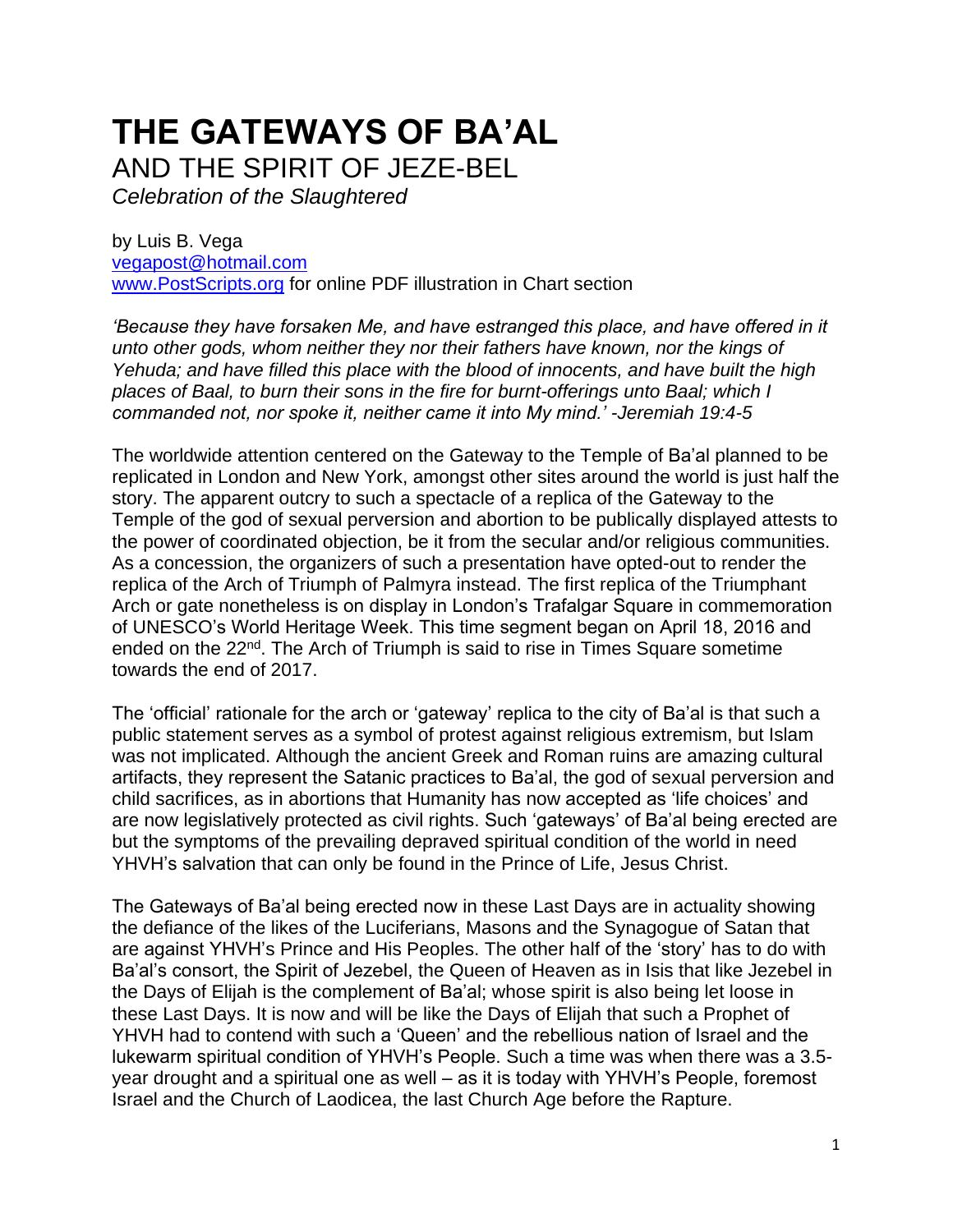## **The Synchronicity of Personages**

It is the LORD Jesus Christ that attests to such dire spiritual conditions of Israel and His Church in these Last Days. Once again, according to the Bible, Elijah will come during the Tribulation period to deal with such idolatry ascribed to Ba'al and Jeze-bel, as in sexual perversion of 'alternative lifestyles', persecution of YHVH's People and outright Satanic child sacrifices in the form of abortion mills to name a few. The coming Prophet, Elijah will deal with the 'Synagogue of Satan' that plagues the Jewish People as Jesus is presently dealing with the lukewarm spirit of His church most predominantly in 'Laodicean Age' just before the Rapture occurs.

Perhaps as it was the case of Israel in the Days of Elijah with Ahab and Jezebel, the contention was with the worship and spirit of Ba'al and Jezebel…so it is today and will be during the Tribulation period or the Time of Jacob's Trouble. This study suggests that the Last Days will see a 'playback' of perhaps a literal 'Queen of Heaven'…an Isis female figure to rule. Could such a woman with a Jezebel spirit and an Ahab exist currently in the nation of America in her 'last political chapter' or the world at large for that matter? Can it be that perhaps the Talmudic Wizards of Ba'al that 'chose' the U.S. Presidents will appoint the female Democratic contender to be 'selected' as the next U.S. President?

Why such Gateways of Ba'al and his consort Isis are being erected in London and New York is that such are the Luciferian world capitals of the spirit of rebellion and defiance against YHVH. Such centers are ruled by the Talmudic Wizards of Ba'al and Prophetesses of Isis or Gaia. Is it any wonder also that Obama happens to visit Britain during this 3-day and 3-night period as the Prince of Life, Jesus was 3 days and nights in Sheol from Passover? It is no coincidence that such a Gateway replica was made to coincide with the Druidic and ancient Celtic *Feast of the Beast* in Britain on the Full Moon no less. The religious covens and numerous other types of followers of modernday Ba'al and Jeze-bel still engage in sexual perverted rituals and sacrifice human infants, burning them alive as in the Days of Elijah and Nimrod.

*Sept 13, 2015 | -------------- 33 weeks --------------- | Start of 5776 Aug 19, 2016 May 1, 2016 May 14, 2016 Year of Lucis |------------------- |-------13 days ------|------ + 13 days--------| (Lucifer) Feast of the Beast Bel-tane Israel Independence | Pentecost (Western 15th) Aug 22, 2016 (Passover (Rabbinical)*

The Luciferians and their various associates not only worship Lucifer in the form of Ba'al but Isis in the form of Mother Nature, Mother Earth. This day of worship of Mother Isis occurs on Earth Day which is April 22, 2016. Gaia is another euphemism for ISIS, the Queen of Heaven whose companion was the owl, Molech as in the Bohemian Grove of Sonoma County in Northern California where the *Cremation of Care* eulogizes such a celebration of the slaughtered. In 2016 or 5776, the date happens to coincide with the Rabbinical observance of Passover on the 22<sup>nd</sup> of April. It is when Jesus, the Prince of Life died for the sins of the world as the Passover Lamb of YHVH.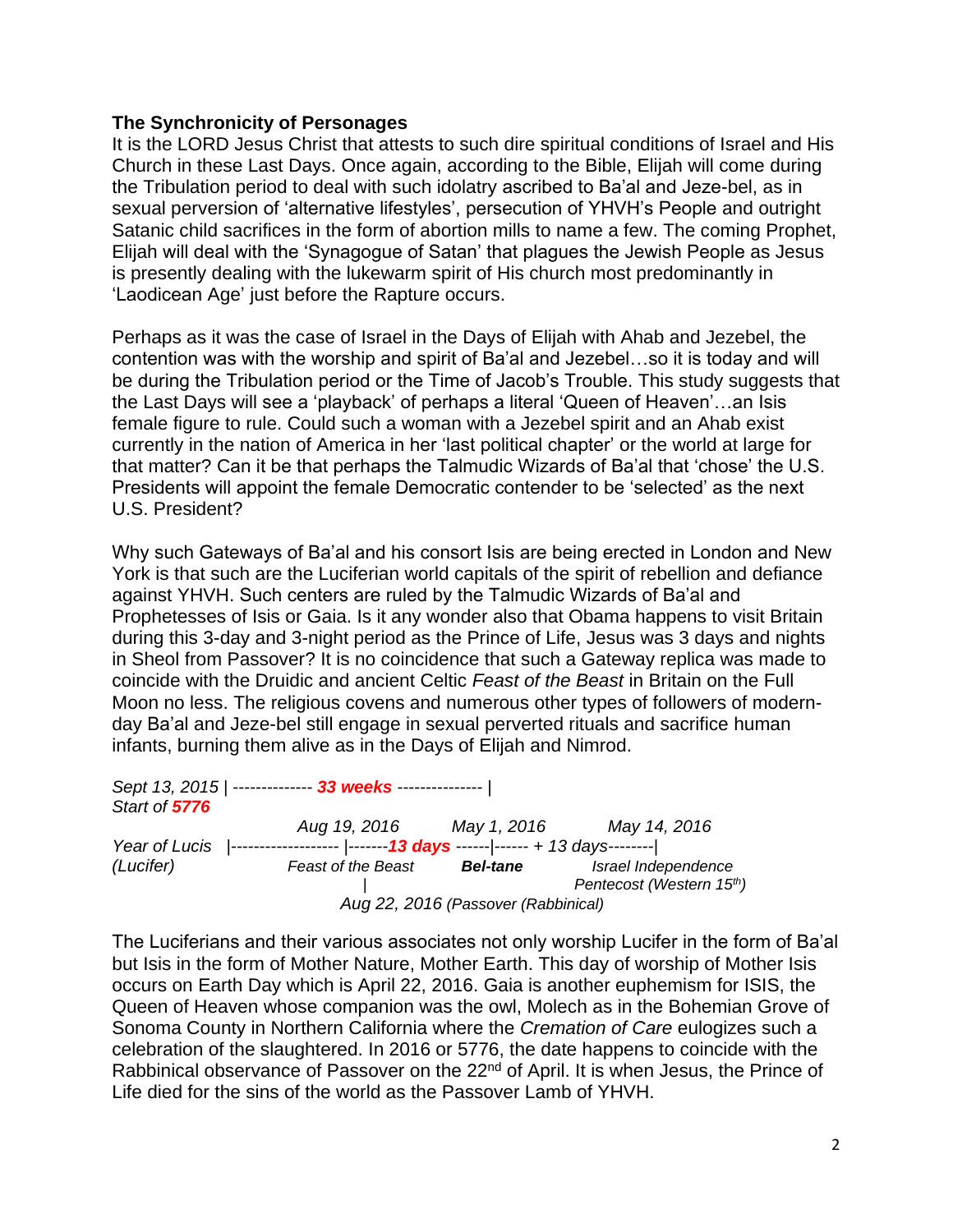# **Historical Context**

The '*Feast of the Beast'* of Ba'al is halfway between the Spring Equinox and the Summer Solstice. It marked the first day of summer in ancient times, initiating a 13-day period culminating on May 1st with *'The Blood Sacrifice to the Beast*. What is rather interesting is that exactly 33 weeks from the start of the Jewish year 5776 on September 13, 2015 is May 1, 2016, the Day of Ba'al. What will be also rather spectacular is that from May 1 to about the  $17<sup>th</sup>$ , an ominous cosmic 'double-cross' will configure in the heavens. A unique planetary alignment will see 2 'crosses' align. In folklore and in the occult, the double-cross stands for duplicity, deception and deceit. Perhaps the world is entering the time of the coming Age of Deceit ruled by the spirit of Ba'al and Jezebel.

Within this timeframe of May, the rare Transit of Mercury will occur and the Western celebration of Pentecost takes place a day after the independence of Israel on the  $14<sup>th</sup>$ of May. Interesting, the Temple of Ba'al was consecrated in 32 AD. It is rather interesting that some Biblical scholars attribute the death of the Prince, Jesus the Messiah in that same year, on Passover of 32 AD. The time difference from 32 AD to the Year of Light 5776 or 2016 is 1984 years. The year 1984 is the title of the same book by Orwell that foretells of a nuclear war, police state and New World Order. Will such a time signal such a coming turning point prophetically even? As it is, the year 5776 is considered by the Luciferians as the Year of their Dark Lord, Lucifer thus the Year of Light or the Light-Bearer. Could such public displays of the replica of Ba'al's gateways be attributed to the soon coming Dark Lord?

The Temple of Ba'al is considered one of the most important pagan sites in the Middle East next to Baalbek. The Syrian city of Palmyra, *Tadmur* in Arabic was known as the *'Pearl of the Desert'* and designated a World Heritage site by UNESCO. It was this part of the Middle East that was carved out of one of the 4 Generals of Alexander the Great, that of Seleucus I Nicator. The attributes of the coming AntiChrist are said to be an Assyrian and it is from this lineage that *Antiochus IV Epiphanes,* which mean 'God Manifest', was as a type of the coming AntiChrist that caused the Abomination of Desolation in the Temple of YHVH and will again during the 'Hour of Trial' or the Tribulation period. It is his dynasty that the Biblical connotation of the type of the AntiChrist comes from to some degree.

This complex to Ba'al stands in the middle of a desert about 150 miles northeast of Damascus, Syria. Why it became a major thriving center of commerce was because it was well traveled by the caravans of the Silk Road. In August 2015, the various Temples of the Ba'al complex were destroyed by ISIS. Specific to Palmyra, the *Temple of Baalshamin*, the *Temple of Ba'al* and the *Arch of Triumph* were destroyed. Cultural vandalism is not new to the Middle East; nor is Muslim militants' targeting of ancient Jewish and Christian sites there and elsewhere in the Temple Mount for example. Yet why have not the altars or arches of such Christian churches not been instead erected? The Muslims are blowing up tombs, such that of the Prophet Jonah and destroying statues because they consider them to be blasphemous.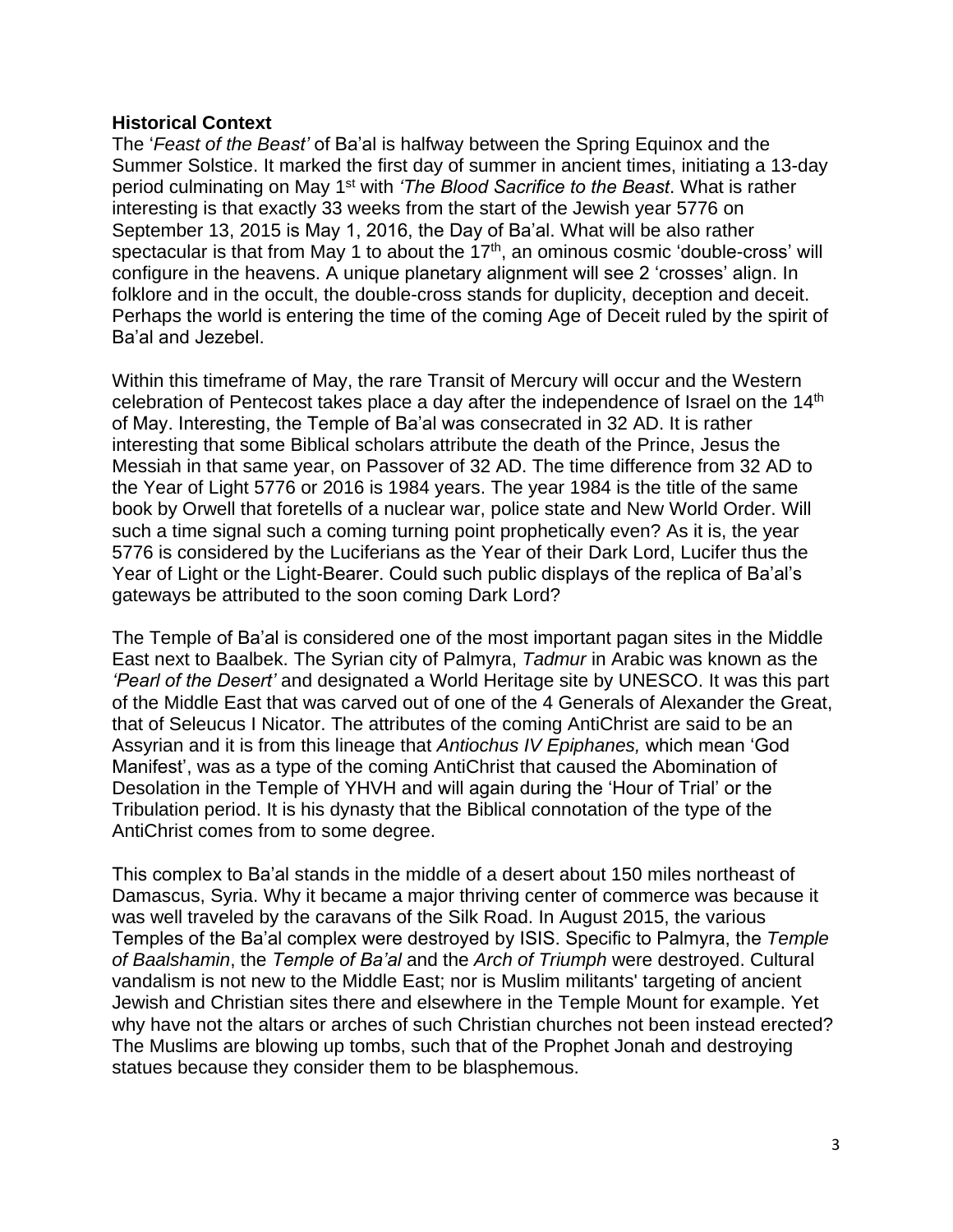## **The Rise of Ba'al Rebellion**

It is said that the organization behind the presentation and placements of the replicas of the Arch of Triumph of Palmyra is the Institute of Digital Archaeology. According to some research, such a venture is the result of a joint partnership amongst Harvard University, the University of Oxford and Dubai's Museum of the Future. A 3-D printed model was used to create the replica. It is also said, that the replica of the Palmyra Arch in Trafalgar Square with the Column of Nelson is laid-out in the same pattern as the Washington Masonic Mall and the Vatican among other Luciferian Masonic motifs.

What is also rather unique is that the distance from Palmyra where the Masonic Temple of Ba'al is situated to London and then New York forms a nearly perfect ley-line. The Gate to the entrance on the west side of the Temple of Ba'al is mathematically precise and in phi ratio to the temple and complex. The Temple of Ba'al is actually laid out in a Masonic floor pattern and orientation as the entrance to a Masonic Temple is on the West side. The following measurements are taken from GoogleEarth approximate distances and reveal the iconoclastic signatures of the Masonic and Luciferians signatures steeped in numerology.

#### *To London*

*2230 miles (322) 1940 nautical miles 32° map lengths*

*To Stonehenge 1996 nautical miles* 

*33° heading* 

*To Temple Mount in Jerusalem 223° heading (322)*

#### *To Babylon*

*19800 arc seconds (1980) 330 miles (33) 5.55° heading map length*

#### *Compound Perimeter*

*~.44 miles ~.44 nautical miles The 44th U.S. President, Obama visits London during this time for 3 days ~2520 ft*

#### *Inner Core Perimeter of Ba'al Temple*

*.13 km ~365 ft 66 smoots*

*Outer Perimeter of Ba'al Temple*

*223 yards (322) .13 miles*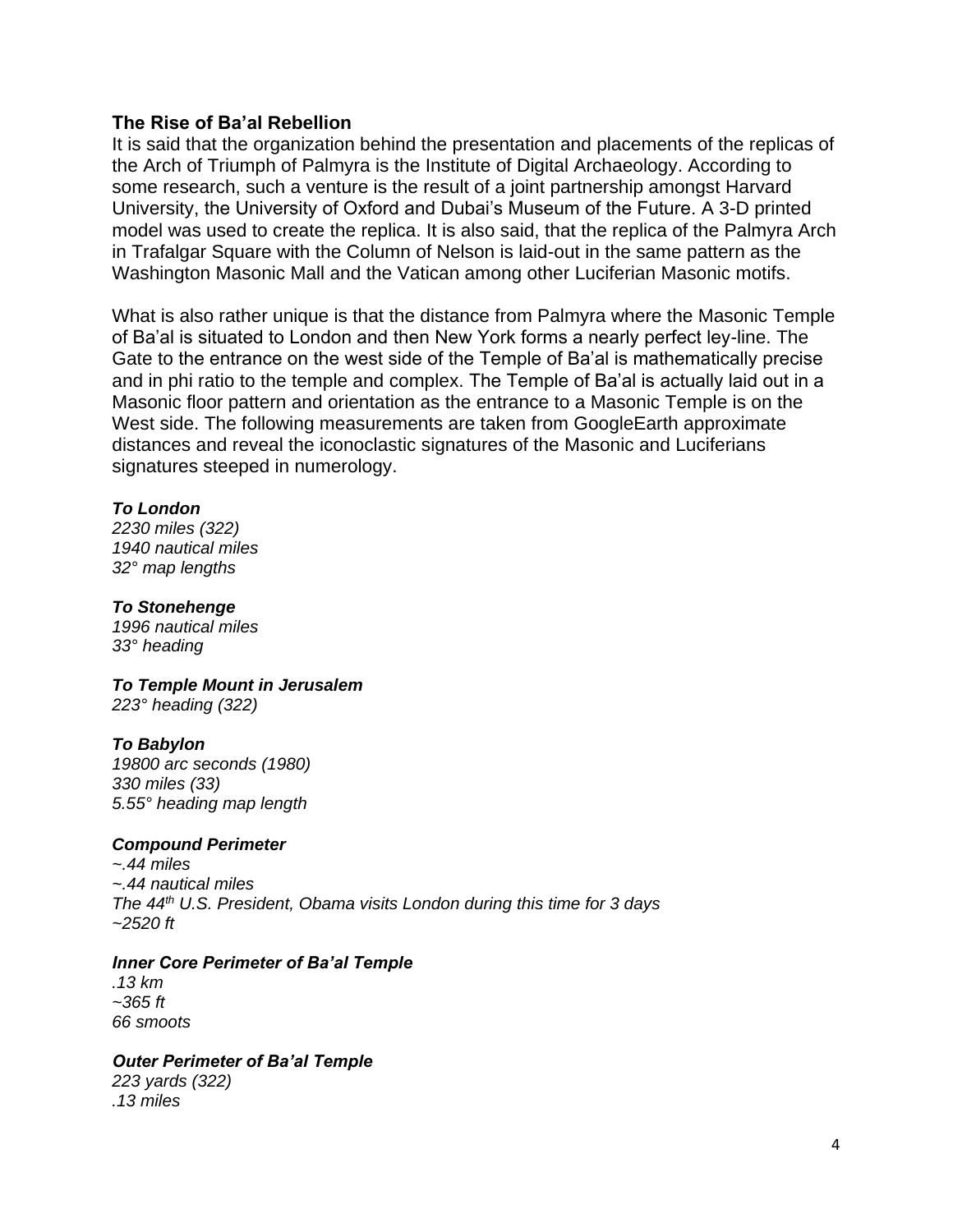# **The Coming Age of Ba'al**

Bel-tane, which is the worship of Ba'al is the  $2<sup>nd</sup>$  most high-holy day of the Luciferian Wizards, Warlocks and Prophetesses. There is a phallic symbols associated with Ba'al worship and ritualistic human blood sacrifices. This is called the May Pole or the Obelisk as in the Egyptian Washington Monument which is called, ironically the Shaft of Ba'al. Beltane is known in the Western world as May Day thanks to the Talmudic Soviet socialists and communists who venerate Luciferianism and destroyed Christian Russia for example. For the most part, such were Luciferin Talmudic High Priests of Ba'al incognito. In the similar spirit, it has been the Muslim ISIS that has either attacked and/or destroyed all the ancient shrines as well as many Christian churches and monasteries in the Middle East like the Luciferian Zionist Soviets of Russia. To the Luciferians, these monumental gateways replicas are a celebration of the slaughtered, of the thousands of Christians and the innocent of the Middle East.

The genocide of Christians mainly by ISIS now in the Muslim nations was created and funded by the CIA and MOSSAD and others. It has its acronym ISIS in English for *Israel Security Intelligence Service* that even the U.S. Pentagon now admits is the case. Such have been the proxy army of the Globalist Luciferian and Synagogue of Satan by way of the CIA and funded by the drug trade that seeks to triumph over the Prince of Life still and over His People while they are still on Earth. Such replicas of the Portals of Ba'al go hand-in-hand with their spirit of the Lucifer that glorifies rebellion and defiance, foremost against YHVH and the Christian witness in the Middle East in particular. If anything, the Luciferians are replicating the Arch of Triumph over the Prince of Life and the People of YHVH as a 'triumph' during the Jewish observance of Passover as such have nearly eradicated the Christian testimony of the Middle East.

The modern-day Luciferian religious practices were epitomized by Nimrod and Semiramis in the very heart of the Plains of Shinar no sooner than the New World Order began after the Flood of Noah. Such a spirit of Nimrod, of Lucifer and his perversion later on plagued the nation of Israel under King Ahab and Queen Jezebel. It was Jezebel that sponsored and protected the Priests of Ba'al and persecuted the People of YHVH in the land of Israel during the Days of Elijah. Such a spirit of Jezebel is one that entices the People of Jesus to commit sexual immorality that causes compromise and a diminishing of the Testimony to Jesus on Earth. What is sad is that there is a 'Spirit of Jezebel' that is prevalent in the Church. For Israel, it will take a Time of Jacob's Trouble to root-out this Luciferian spirit of Ba'al and Jezebel.

It will be Elijah that will bring Israel to the Valley of Decision once again to confront the Synagogue of Satan and 'sin in the camp'. For the lukewarm Christian Church of the West primarily, it will take persecution and tribulation for it to wake up. The modern secular world that has legislated prayer and Christ Jesus out of the 'public square' has been replaced and filled with such a Spirit of Ba'al and Jezebel, that which glorifies perversion and murder of the aborted innocent. Such Satanic practices then as now are considered and labeled alternative lifestyles, life choices, pro-choice and progressive emancipation.